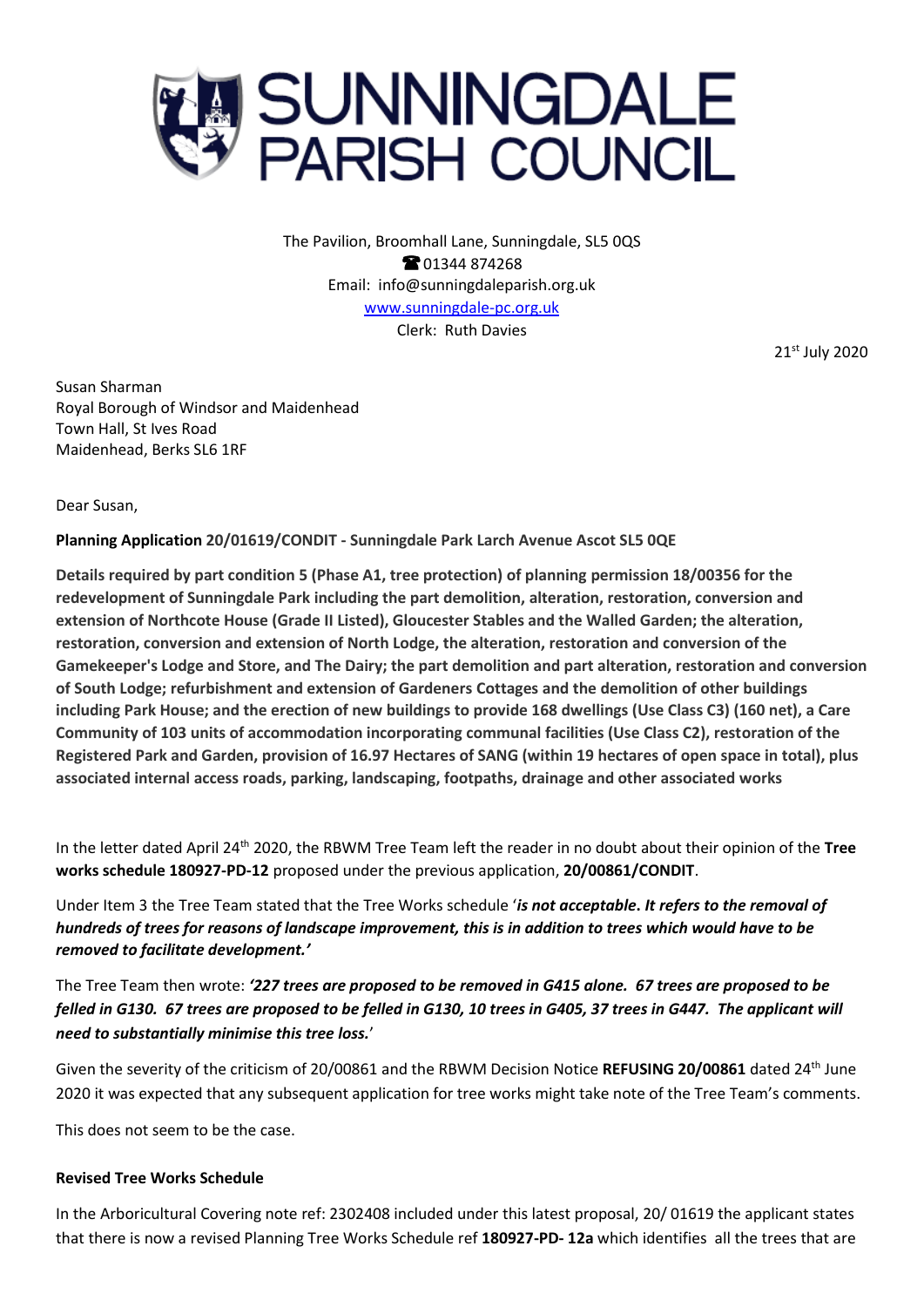proposed for felling by type, category and number. In this detailed 14 page report **every individual tree that had previously been identified for felling under 20/00861 is STILL PROPOSED FOR FELLING under 20/01619.**

The Tree Team could not have been clearer when they said the applicant will have to substantially minimise this tree loss. Yet, just 12 days after the Decision Notice refusing 20/01619 was published the applicant submitted a revised application on 6<sup>th</sup> July 2020 proposing **EXACTLY THE SAME TREES TO BE FELLED. The Parish Council could not identify a single tree on this list that had been previously identified for felling that will now remain.** How can this satisfy the Tree Team's objections?

## **Groups of Trees for felling**

A second area of considerable concern that the Parish Council had highlighted (letter dated 27<sup>th</sup> April 2020) when objecting to 20/00861 was the applicants decision to include very large numbers of significant and different tree species under the heading of a single Group which would then be felled. For example, Group 415 on the boundary with Larch Avenue included a total of 397 trees all of which were scheduled for felling. Similarly, Groups G392, G405 and G415 contained a total of 377 trees all proposed for felling under 20/00861. Consequently, felling a Group of trees without identifying the number of individual trees within that group was misleading and unacceptable.

On this latest application the applicant has now stated that areas or groups of trees hatched orange on the plan only require the removal of understorey shrubs such as rhododendron and cherry laurel and saplings with a diameter less than 75mm and not felling of the trees. However, groups of trees within areas of grey shading would still all be felled.

The Parish Council had identified a total of **1,483 rhododendron trees** under 20/00861 within 7 large groups that were due to be felled. Given the classification of these rhododendron trees under this application as 'understorey shrubs' this therefore allows them all to be completely removed anywhere where there is either grey (where they would be felled anyway) or orange shading. The Tree Team had argued that the proposed extensive crown lifting and pruning of trees was undesirable '*as they are important in contributing to the sylvan character for the site, for biodiversity and for softening the impact of development when viewed from adjacent roads etc*.' Surely the retention of rhododendron trees also helps contribute towards the sylvan nature of the site.

Comparing the former plan 180927-P-11 (20/00861) with the new revised 180927-P-11a plan (20/01619) there are some areas for example, North of Northcote House which were previously solid grey shading- showing complete felling. They have been now been substituted with orange shading, showing removal of understorey shrubs. But overall the areas of grey shading on the site that specify complete removal of groups of trees for removal are very, very extensive. Yet, there is still no real update given about the content of these groups.

In responding to the RBWM Tree Team comments under Item 3 about the removal of large groups of trees the applicant now states in the arboricultural accompanying note that '*Given the number and density of trees and shrubs within these groups it is not possible to identify or plot each one individually, therefore the best way for us to accurately represent the works we are carrying out is through highlighting specific areas of the plotted group.'*

The Parish Council find this latest statement from the applicant note extremely hard to comprehend.

**The conclusion from this statement is that the applicant is requesting individual trees to be authorised for felling even if they cannot be identified. This would seem to directly contradict one of the legal requirements of this site as the entire area is subject to a Tree Preservation Order, TPO 015/2017.** 

Furthermore, the original arboricultural report accompanying the approved scheme (18/00356) prepared by Ruskins Tree Consultancy included a Tree Removals Plan (Revision 4) that identified by number all the trees scheduled for removal. So, if it was possible to identify all trees scheduled for removal before the scheme was approved why isn't it possible now?

Also, if it is not possible for the arboricultural experts to identify individual trees for felling at this stage then this must surely raise questions about the management of which trees are to remain and which trees are to be felled